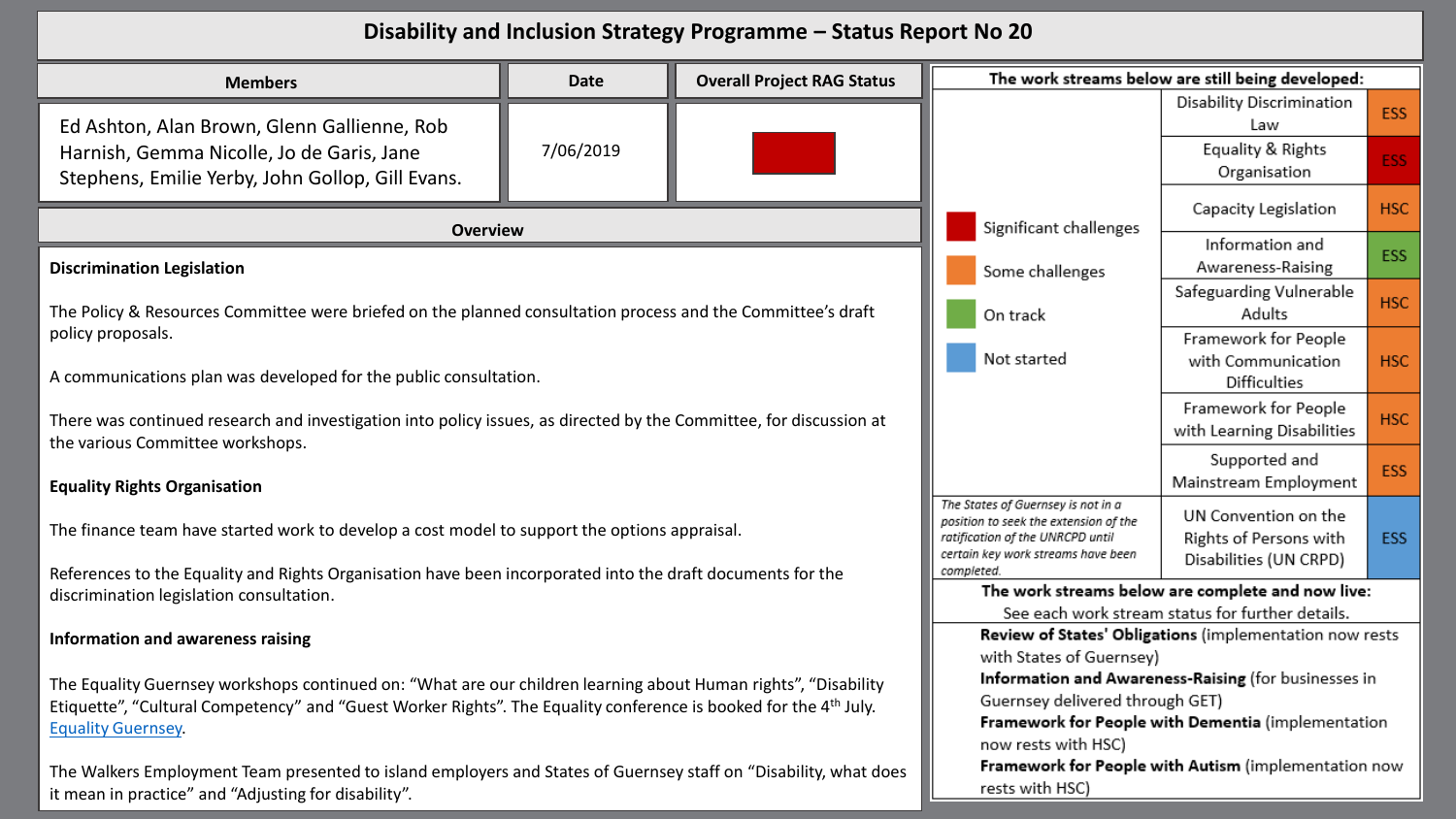## **Disability and Inclusion Strategy Programme Board – Status Report - Workstreams**

| <b>Discrimination Legislation</b> |      | <b>Current Status</b>                                                                                                                                                                                          | <b>Next Period</b>                                                                                                                                              |
|-----------------------------------|------|----------------------------------------------------------------------------------------------------------------------------------------------------------------------------------------------------------------|-----------------------------------------------------------------------------------------------------------------------------------------------------------------|
| Project Lead:                     | ESS  | <b>Resourcing</b><br>Recruited an additional Policy Officer on a temporary basis – due to                                                                                                                      | <b>Consultation/awareness raising</b><br>Meet with representatives of Planning and States Property                                                              |
| <b>Target Completion Date:</b>    | 2020 | commence work on 10 June.<br>Secured support from central communications team from 10 June                                                                                                                     | Services regarding accessibility (11 June).<br>Meet political representatives in Alderney to discuss                                                            |
| <b>RAG Status:</b>                |      | until the start of the consultation (two days per week) to assist with<br>preparations for the public consultation.                                                                                            | development of proposals for discrimination legislation and<br>other related issues.                                                                            |
|                                   |      | <b>Consultation/awareness raising</b><br>• Provided feedback regarding draft presentations prepared by Walkers                                                                                                 | Finalise suite of consultation documents.<br>Make all necessary arrangements for the launch of the                                                              |
|                                   |      | and Equality Guernsey as part of the ongoing awareness raising<br>campaign.<br>• Met with Alderney Representatives (25 April).                                                                                 | consultation.<br>Prepare letters/emails to States Committees and other<br>stakeholders.                                                                         |
|                                   |      | • Met property lettings agent to discuss accessibility (30 April).<br>• Met with Human Resources representatives (1 May).                                                                                      | Set up stakeholder meetings to take place throughout the<br>consultation period.                                                                                |
|                                   |      | • Met with Employment and Discrimination Tribunal Chair and Deputy<br>Chair (7 June).                                                                                                                          | Launch consultation.<br>$\bullet$                                                                                                                               |
|                                   |      | • Briefed the Policy & Resources Committee on the planned<br>consultation process and the Committee's draft policy proposals (3<br>June).                                                                      | <b>Policy research and development</b><br>Committee workshops on 11 and 20 June.<br>Liaise with States Committees as necessary in respect of their<br>$\bullet$ |
|                                   |      | • Developed communications plan for the public consultation.<br>Policy research and development                                                                                                                | submissions regarding use of the protected grounds in<br>statutory provisions, policies, procedures, rules and criterion.                                       |
|                                   |      | • Continued to research and investigate policy issues, as directed by<br>the Committee. Anticipate that by 11 June outstanding policy issues<br>for inclusion in the consultation document should be resolved. | Attend an Employment and Discrimination Tribunal hearing to<br>observe their working practices.<br>Other ongoing project administration and planning.           |
|                                   |      | • Committee workshop held on 29 April to discuss exceptions to the<br>proposed legislation.                                                                                                                    |                                                                                                                                                                 |
|                                   |      | • Other significant policy issues were also considered by the<br>Committee on 7 May, 21 May and 4 June.                                                                                                        |                                                                                                                                                                 |
|                                   |      | • Further refined and developed the consultation documents for                                                                                                                                                 |                                                                                                                                                                 |

- consideration by the Committee on 4 and 11 June.
- An additional Committee workshop organised for 20 June.
- Ongoing liaison with central communications team regarding the consultation questionnaire.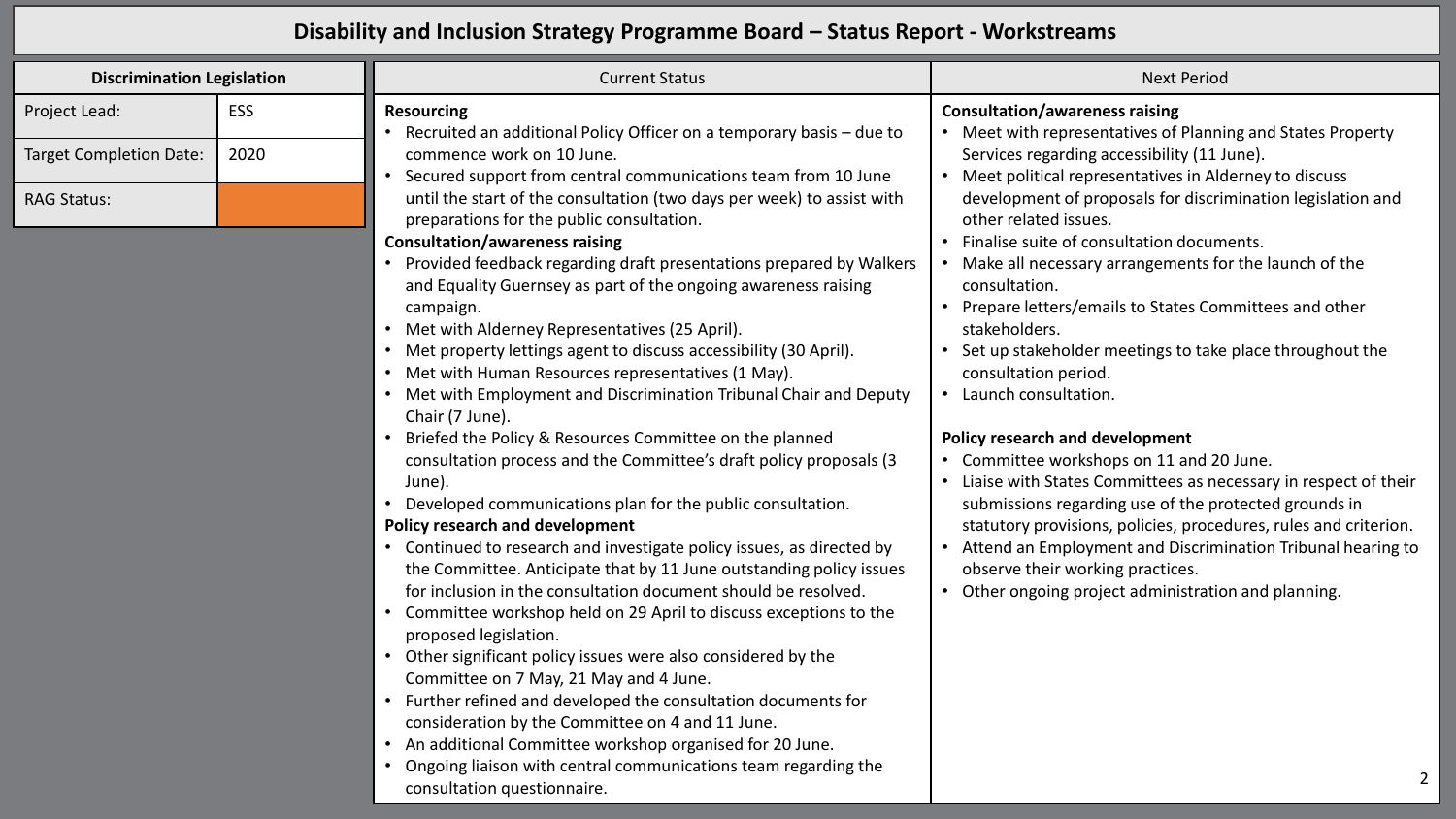| <b>Equality Rights Organisation (ERO)</b> |                                 | <b>Current Status</b>                                                                                                                                                                                                   | <b>Next Period</b>                                                                                                                                                                         |
|-------------------------------------------|---------------------------------|-------------------------------------------------------------------------------------------------------------------------------------------------------------------------------------------------------------------------|--------------------------------------------------------------------------------------------------------------------------------------------------------------------------------------------|
| Project Lead:                             | <b>ESS</b>                      | An initial briefing was prepared for the Committee on Equality Data.                                                                                                                                                    | When the consultation for the discrimination legislation has<br>been released, policy officer time will be reallocated to the                                                              |
| <b>Target Completion Date:</b>            | 2020                            | References to the Equality and Rights Organisation have been<br>incorporated into the draft documents for the discrimination                                                                                            | development of the Equality and Rights Organisation business<br>case.                                                                                                                      |
| <b>RAG Status:</b>                        |                                 | legislation consultation.<br>The policy officer time has been prioritised to the discrimination                                                                                                                         | The initial focus for the work will be developing an options<br>appraisal for the 'Economic Case'. This will look at core                                                                  |
|                                           |                                 | legislation consultation during this period.<br>Additional assistance has been secured from the finance team and<br>some work has been undertaken to begin to develop a cost model to<br>support the options appraisal. | structure and the governance of the organisation.<br>Work will be undertaken to bring an options appraisal to the<br>Committee so that decisions can be made which will narrow<br>options. |
|                                           |                                 |                                                                                                                                                                                                                         |                                                                                                                                                                                            |
| <b>Capacity Legislation</b>               |                                 | <b>Current Status</b>                                                                                                                                                                                                   | <b>Next Period</b>                                                                                                                                                                         |
| Project Lead:                             | <b>HSC</b>                      | The final sections of the draft legislation have been completed for                                                                                                                                                     | Present the first version of the completed draft of the Law to                                                                                                                             |
| <b>Target Completion Date:</b>            | July 2019 for the<br>draft Law. | presentation to the Committee for Health & Social Care.                                                                                                                                                                 | the Committee for Health & Social Care (late June/early July<br>2019)<br>Develop proposals for targeted engagement on the draft Law                                                        |
| <b>RAG Status:</b>                        |                                 |                                                                                                                                                                                                                         | Prepare Policy Letter addressing follow-up actions from 2016<br>Policy Letter (timescale to be agreed)                                                                                     |
|                                           |                                 |                                                                                                                                                                                                                         | Complete final refinements to the draft Law                                                                                                                                                |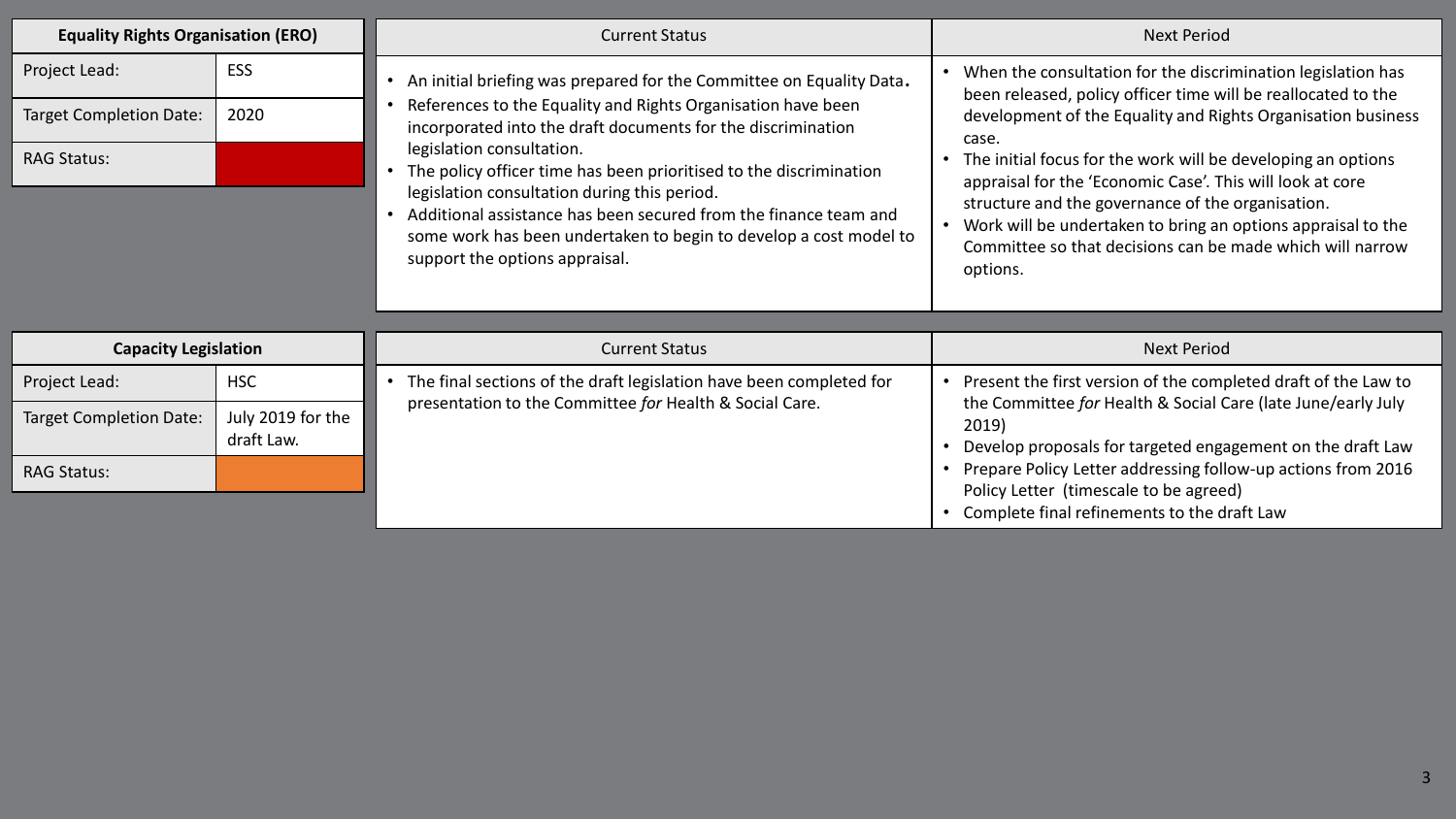| <b>Information &amp; awareness raising</b> |                  | <b>Current Status</b>                                                                                                             | <b>Next Period</b>                                                                                                           |
|--------------------------------------------|------------------|-----------------------------------------------------------------------------------------------------------------------------------|------------------------------------------------------------------------------------------------------------------------------|
| Project Lead:                              | ESS              | <b>Information</b>                                                                                                                | <b>Information</b>                                                                                                           |
|                                            |                  | Hidden disability training with given to Ports staff including staff from                                                         | Engagement visit including a Surveying workshop by                                                                           |
| <b>Target Completion Date:</b>             | <b>July 2019</b> | Condor, G4S and Manches Isles express, and to Guernsey Information<br>Staff and the cruise liner welcome team.                    | AccessAble.                                                                                                                  |
| <b>RAG Status:</b>                         |                  | Meeting with States Assembly and Constitution Committee about                                                                     | Presentation to Child Development Team on the Disability and<br>Inclusion Strategy and the legislation consultation process. |
|                                            |                  | planning for accessible island election in 2020                                                                                   |                                                                                                                              |
|                                            |                  | Meeting with St Johns first assessors                                                                                             | <b>Awareness raising initiatives</b>                                                                                         |
|                                            |                  | Meeting with the corporate communications team to discuss the                                                                     | Equality Guernsey group concludes the Equality project with a                                                                |
|                                            |                  | information for disabled people and their carers which is held on both                                                            | conference on Diversity on the 4 <sup>th</sup> July 2019.                                                                    |
|                                            |                  | gov.gg and signpost.gg                                                                                                            | The Guernsey Society for Physically Disabled People will                                                                     |
|                                            |                  | Disability Officer attended accessforall Committee meeting<br>Met with representatives from Autism Guernsey                       | launch their animation series.                                                                                               |
|                                            |                  | Attended Public Health review of Rheumatology services.                                                                           |                                                                                                                              |
|                                            |                  | Met with a representative of recreation services to discuss the                                                                   |                                                                                                                              |
|                                            |                  | revamp of the Beau Sejour changing facilities                                                                                     |                                                                                                                              |
|                                            |                  | Reviewed access of Market development, passport office and High                                                                   |                                                                                                                              |
|                                            |                  | Street and arcade area.                                                                                                           |                                                                                                                              |
|                                            |                  | Presentation to States Human Resources staff on the current position                                                              |                                                                                                                              |
|                                            |                  | of the action plans following the BDF Disability Review.                                                                          |                                                                                                                              |
|                                            |                  | • Met with States Disability Champion and GDA members                                                                             |                                                                                                                              |
|                                            |                  | Met with Adult Disability Service representative to discuss the                                                                   |                                                                                                                              |
|                                            |                  | information about the service which is on signpost.gg                                                                             |                                                                                                                              |
|                                            |                  | Updated signpost.gg website                                                                                                       |                                                                                                                              |
|                                            |                  | <b>Awareness raising initiatives</b>                                                                                              |                                                                                                                              |
|                                            |                  | The Equality Guernsey workshops covered "What are our children<br>learning about Human rights", "Disability Etiquette", "Cultural |                                                                                                                              |
|                                            |                  | competency" and "Guest worker rights".                                                                                            |                                                                                                                              |
|                                            |                  | The Walkers Employment Team presented to island employers and                                                                     |                                                                                                                              |
|                                            |                  | States of Guernsey staff on "Disability, what does it mean in practice"                                                           |                                                                                                                              |
|                                            |                  | and "Adjusting for disability".                                                                                                   |                                                                                                                              |
|                                            |                  | <b>Online Disability Awareness Training</b>                                                                                       |                                                                                                                              |
|                                            |                  | 2825 people have signed up to the Online Disability Awareness                                                                     |                                                                                                                              |
|                                            |                  | training since its commission. This is an increase of 57 since the last                                                           |                                                                                                                              |
|                                            |                  | report.                                                                                                                           |                                                                                                                              |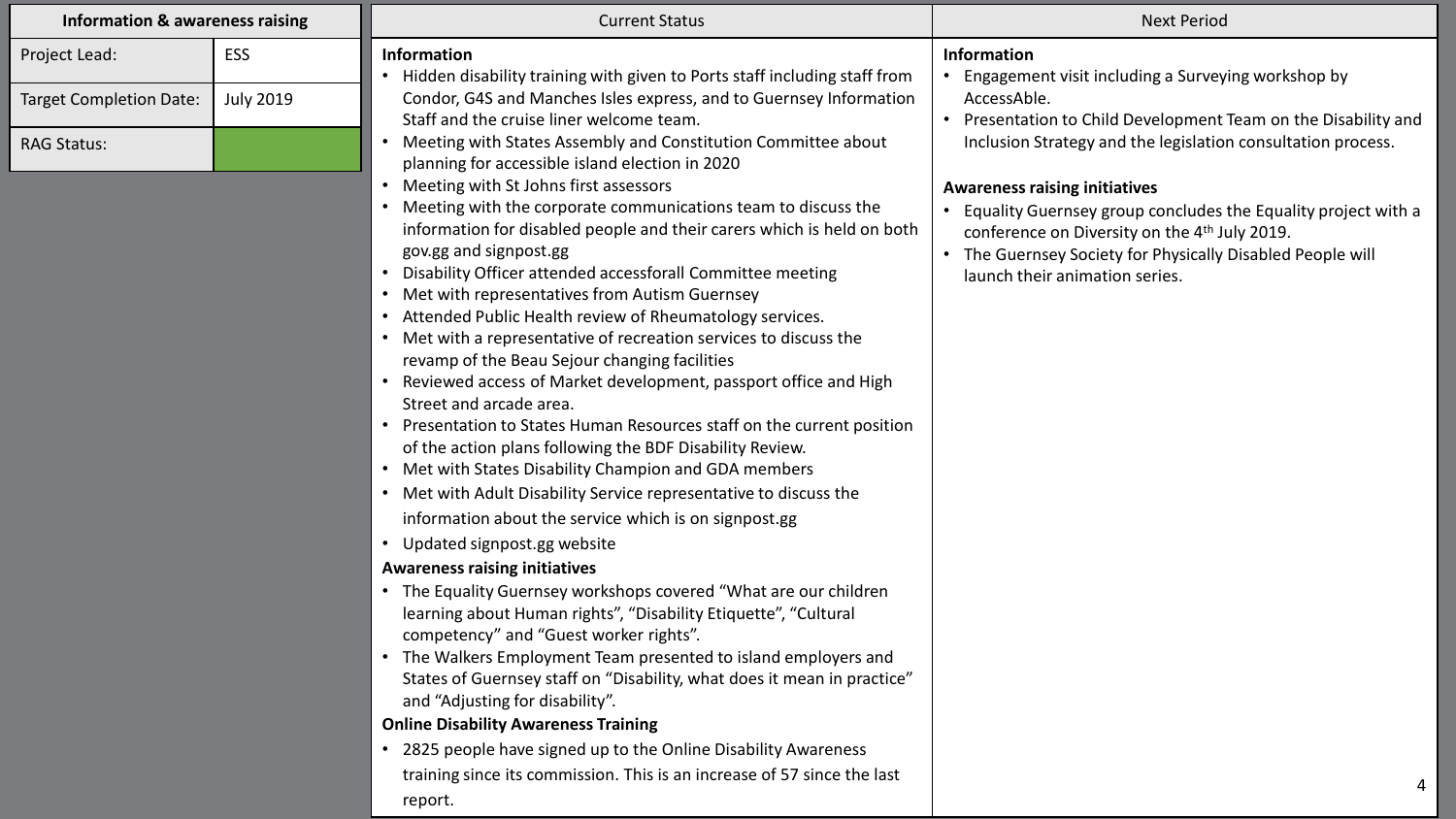| Information & awareness raising continued |  |
|-------------------------------------------|--|
|-------------------------------------------|--|

## **Current Status Next Period** Next Period Next Period Next Period Next Period Next Period

## **Education**

- Inclusion Continuing Professional Development continues for staff in all schools and post 16 establishments.
- The support and development of inclusive practices continues. Officers and partners continue to work with schools including equality & fairness; staff development; meeting learner needs and pupil voice.
- Through framework of Children and Young Peoples Plan, schools have continued to work with UNICEF to develop children, staff and the community understanding of the UNCRC (the UN Convention on the Rights of Children).
- All primary and secondary schools were invited to the UNICEF training events: the 'Achieving Bronze Award' and the '101 ways to implement the Rights Respecting Schools Award'.
- Educational establishments have continued to develop their inclusive practices and policies with a number of primary and secondary schools already achieving the RRS Bronze Award. It is anticipated that all primary and secondary schools will achieve the RRS Bronze award by the end of the academic year.
- As part of the Equality Guernsey workshop, an event was held to help the community develop their awareness of the United Nations Convention on the Rights of the Child (UNCRC).
- A new Personal Education Plan (PEP) document has been created for Guernsey which is context and age specific (using UK guidance).
- The documents have been shared and consultation has happened with HSC, Corporate Parent Group and Schools – feedback given and amendments made
- A final PEP document has been shared with Special Educational Needs Coordinators (SENCOs) and this has been used by primary and secondary schools since January.

## **Education**

- Review intervention in place for Under Achiever learners at secondary and specific foci for individual schools.
- Looked After Children (LAC) Guidance document: Responsibilities between HSC and Education has been discussed and shared, a draft document to be shared for consultation with key stakeholders to be created.
- Review success of LAC Apprenticeship pilot and plan forward.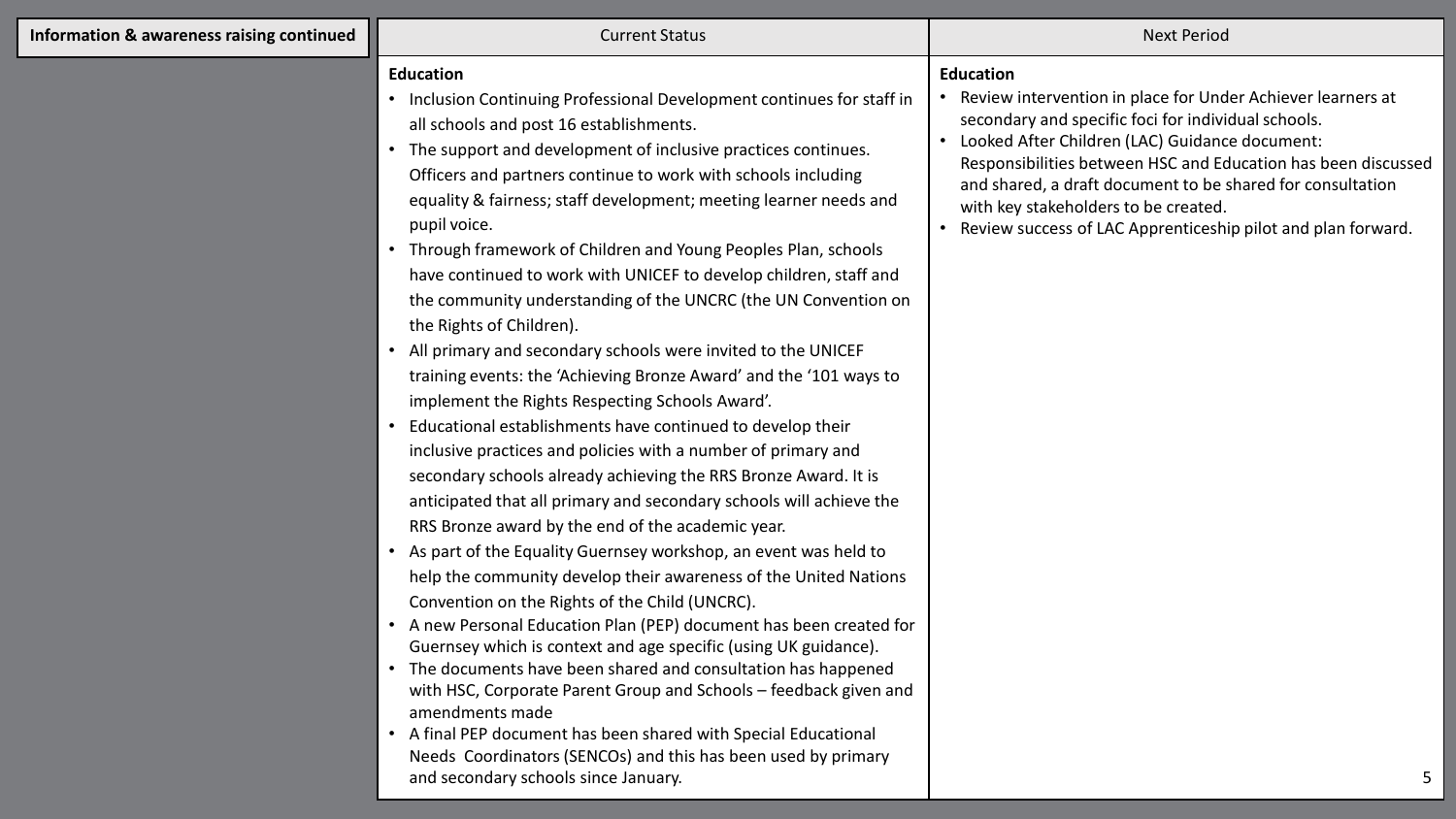| <b>Education</b><br>• Every school has an 'Inclusion Champion' and a 'Mental Health &<br>Wellbeing Champion'.<br>• To support and give guidance, the 'Positive Mental Heath and<br>Wellbeing' policy for use in schools was published on the 3rd May.<br>• Exploration of how the needs of the most in need, including children<br>and young people with SEND who are Looked after children (LAC) or<br>children who may face economic challenges, continues. The LAC<br>States Apprenticeships have begun as a pilot with the hope that this<br>will grow and become sustainable in the future.<br>• The States of Guernsey has developed a Carers' Action Plan.<br>Education are committed to supporting young carers and during the<br>next academic year, schools will help identify young carers and<br>develop appropriate interventions.<br>• In January 2018 the States resolved to repeal and replace the<br>Education (Guernsey) Law, 1970. This new legislation will set out<br>educational aims and aspirations of a modern democratic society,<br>educational policies adopted by the States in recent years and the<br>powers and duties expected of a government in relation to education.<br>Provision for the education of children with special educational needs<br>(SEN) is currently made within the 1987 amendment to the Education<br>Law. In line with the States resolution, this Law needs to be updated<br>to represent the modern-day educational provision for SEN in<br>Guernsey, including existing good practice. This provision should<br>include the promotion of a system of education where all children | and young people have the opportunity to achieve their potential and<br>should align with States commitments to the Disability & Inclusion<br>Strategy and the UN Convention on the Rights of Persons with | Information & awareness raising continued | <b>Current Status</b> | <b>Next Period</b> |
|----------------------------------------------------------------------------------------------------------------------------------------------------------------------------------------------------------------------------------------------------------------------------------------------------------------------------------------------------------------------------------------------------------------------------------------------------------------------------------------------------------------------------------------------------------------------------------------------------------------------------------------------------------------------------------------------------------------------------------------------------------------------------------------------------------------------------------------------------------------------------------------------------------------------------------------------------------------------------------------------------------------------------------------------------------------------------------------------------------------------------------------------------------------------------------------------------------------------------------------------------------------------------------------------------------------------------------------------------------------------------------------------------------------------------------------------------------------------------------------------------------------------------------------------------------------------------------------------------------------------------------------------|------------------------------------------------------------------------------------------------------------------------------------------------------------------------------------------------------------|-------------------------------------------|-----------------------|--------------------|
| Disabilities.                                                                                                                                                                                                                                                                                                                                                                                                                                                                                                                                                                                                                                                                                                                                                                                                                                                                                                                                                                                                                                                                                                                                                                                                                                                                                                                                                                                                                                                                                                                                                                                                                                |                                                                                                                                                                                                            |                                           |                       |                    |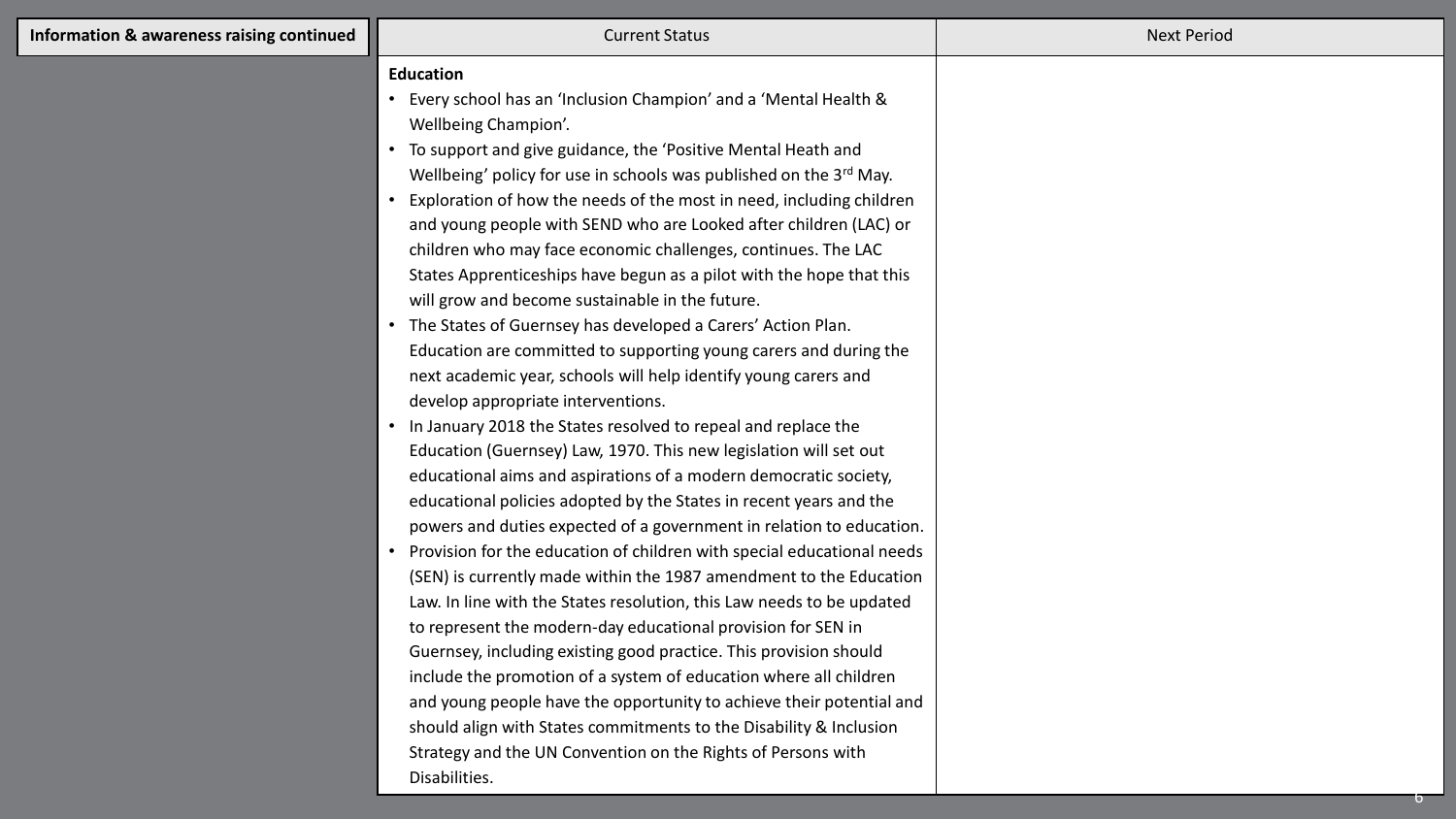| Information & awareness raising continued | <b>Current Status</b>                                                                                                                                                                                                                                                                                                                                                                                                                                                                                                                                                                                                                                                                                                                                                                                                                                                                                                                                                                                                                                                                                                                                                                                                                                                                                                                                                                                                                                                                                                                                                                                      | <b>Next Period</b>                                                                                                                                                                                                                                                                                                                                                                                                                                         |
|-------------------------------------------|------------------------------------------------------------------------------------------------------------------------------------------------------------------------------------------------------------------------------------------------------------------------------------------------------------------------------------------------------------------------------------------------------------------------------------------------------------------------------------------------------------------------------------------------------------------------------------------------------------------------------------------------------------------------------------------------------------------------------------------------------------------------------------------------------------------------------------------------------------------------------------------------------------------------------------------------------------------------------------------------------------------------------------------------------------------------------------------------------------------------------------------------------------------------------------------------------------------------------------------------------------------------------------------------------------------------------------------------------------------------------------------------------------------------------------------------------------------------------------------------------------------------------------------------------------------------------------------------------------|------------------------------------------------------------------------------------------------------------------------------------------------------------------------------------------------------------------------------------------------------------------------------------------------------------------------------------------------------------------------------------------------------------------------------------------------------------|
|                                           | <b>Information for businesses</b><br>• The Guernsey Employment Trust (GET) commissioned a video to be<br>created to promote the Employers' Disability Charter; this can be<br>viewed https://www.youtube.com/watch?v=jX8flP02eNc&t=1s<br>. There is a version with no subtitles and a couple of shorter fully<br>animated clips that can be used for marketing on the website and<br>social media.<br>• Walkers presented "Disability: What does it mean in practice for<br>Employers?" and "Adjusting for Disability: Case studies for Employers"<br>and referenced the work of the GET.<br>• To support the Equality Guernsey series GET ran an Employment and<br>Disability workshop. A case study involving an employer who<br>attended the training was included and they provided some excellent<br>feedback on how positive their experience had been. Following the<br>event there was an article in the Guernsey Press.<br>• GET provided two bespoke training sessions to managers at Guernsey<br>Recycling Group.<br>• A planning meeting took place between GET, Walkers, Employment<br>and Social Security and the Guernsey Disability Alliance about the<br>Discrimination Legislation workshop at the Equality Conference.<br>• There are 32 Employers signed up to the Charter with CI Healthcare<br>and Focus HR joining recently. There are 9 further organisations who<br>are close to signing up.<br>GET produced a banner and editorial for the latest edition of Contact<br>$\bullet$<br>magazine (produced by Chamber of Commerce) to promote the<br>Employers' Disability Charter. | • Support Equality Guernsey at the Equality Conference on 4 July<br>and support delivery of the discrimination legislation<br>workshop along with Walkers, ESS and the GDA.<br>Provide some Disability Awareness training (with a focus on<br>autism) at Healthspan in early July.<br>• Promote GET's Employment and Disability Workshop in<br>August.<br>• Continue to encourage more employers to sign up to the<br><b>Employers' Disability Charter</b> |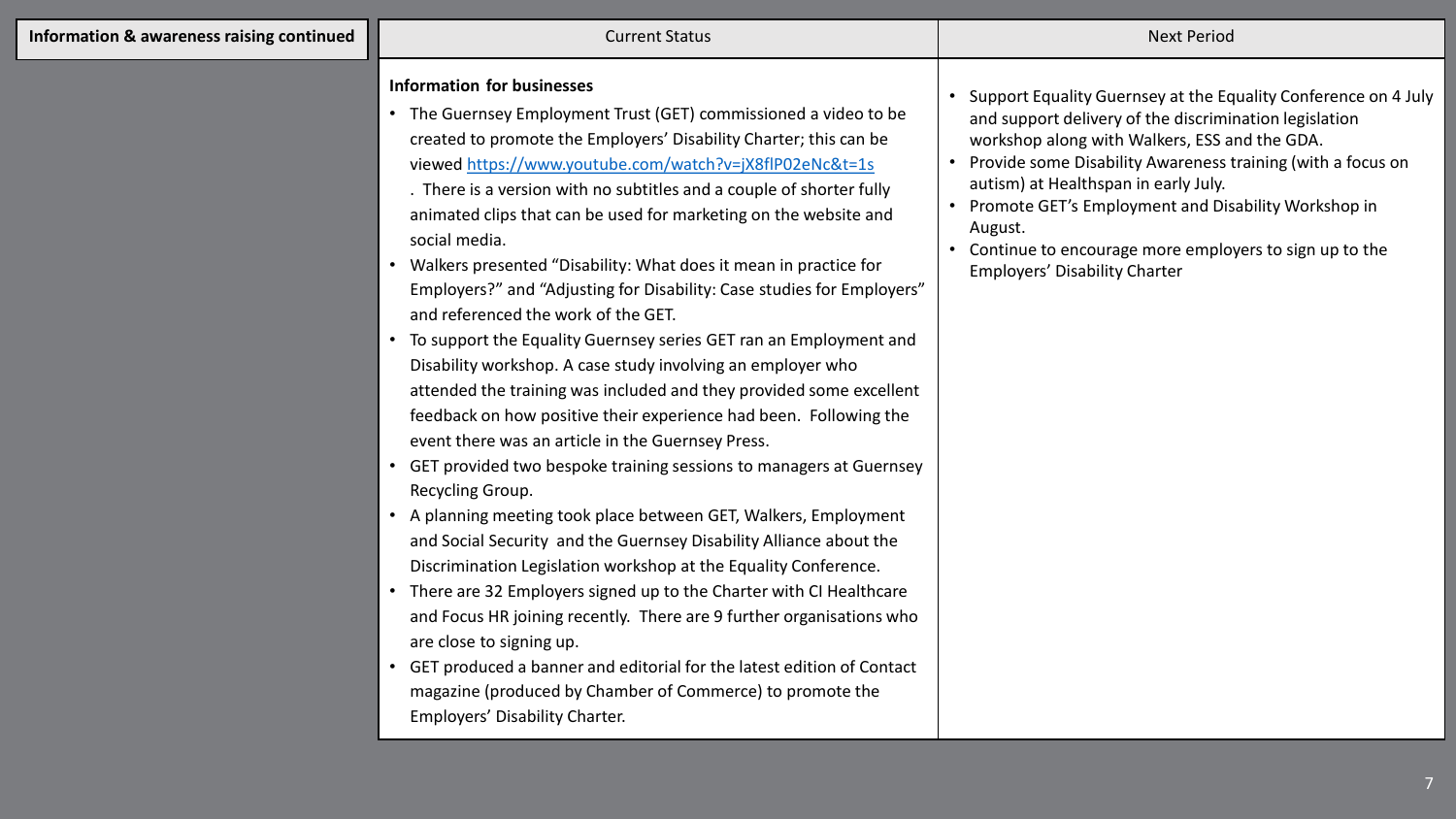| <b>Adult Safeguarding</b>                                      |                | <b>Current Status</b>                                                                                                                                                                                                                                                                                                                                                                                                                                | <b>Next Period</b>                                                                                                          |
|----------------------------------------------------------------|----------------|------------------------------------------------------------------------------------------------------------------------------------------------------------------------------------------------------------------------------------------------------------------------------------------------------------------------------------------------------------------------------------------------------------------------------------------------------|-----------------------------------------------------------------------------------------------------------------------------|
| Project Lead:                                                  | <b>HSC</b>     | Plan island chair interviews have been completed and an                                                                                                                                                                                                                                                                                                                                                                                              | Adult Information Sharing Protocol completed, needs to be                                                                   |
| <b>Target Completion Date:</b>                                 |                | announcement regarding appointment is pending.<br>The incoming chair is aware of the desire to progress urgently with                                                                                                                                                                                                                                                                                                                                | ratified                                                                                                                    |
| <b>RAG Status:</b>                                             |                | the implementation of an Adult safeguarding Board in shadow.<br>Adult Information Sharing Protocol has bene finalised and is available                                                                                                                                                                                                                                                                                                               |                                                                                                                             |
|                                                                |                | on the Island Safeguarding Children Partnership website.<br>New adult safeguarding manager has been appointed and is in post.                                                                                                                                                                                                                                                                                                                        |                                                                                                                             |
|                                                                |                |                                                                                                                                                                                                                                                                                                                                                                                                                                                      |                                                                                                                             |
| Framework for people with<br><b>Communication Difficulties</b> |                | <b>Current Status</b>                                                                                                                                                                                                                                                                                                                                                                                                                                | <b>Next Period</b>                                                                                                          |
| Project Lead:                                                  | <b>HSC</b>     | A bid for funding to develop the communication framework has been<br>successful and the work associated with this work stream will now                                                                                                                                                                                                                                                                                                               | Senior Responsible Officer (SRO) to lead the work stream and<br>overall oversight of the production of the framework.       |
| <b>Target Completion Date:</b>                                 | End of Q3 2019 | begin.                                                                                                                                                                                                                                                                                                                                                                                                                                               | External body/bodies to act as authors and advisor(s) in the<br>production of a framework for the Bailiwick.                |
| <b>RAG Status:</b>                                             |                |                                                                                                                                                                                                                                                                                                                                                                                                                                                      |                                                                                                                             |
| Framework for people with Learning                             |                | <b>Current Status</b>                                                                                                                                                                                                                                                                                                                                                                                                                                | <b>Next Period</b>                                                                                                          |
| <b>Disabilities</b>                                            |                | Consultation for review of Adult Disability Services has been                                                                                                                                                                                                                                                                                                                                                                                        | • Initial draft to be received from external consultant.                                                                    |
| Project Lead:                                                  | <b>HSC</b>     | completed.<br>Report being drafted by external consultant.                                                                                                                                                                                                                                                                                                                                                                                           | Initial draft to be shared with key stakeholders<br>Discussions with representatives from ESS & ESC about                   |
| <b>Target Completion Date:</b>                                 |                |                                                                                                                                                                                                                                                                                                                                                                                                                                                      | process of merging recommendations from Adult Disability<br>Service review with previous reviews of Children's Disability   |
| <b>RAG Status:</b>                                             |                |                                                                                                                                                                                                                                                                                                                                                                                                                                                      | and Education Services to form the framework.                                                                               |
| Supported and mainstream employment                            |                | <b>Current Status</b>                                                                                                                                                                                                                                                                                                                                                                                                                                | <b>Next Period</b>                                                                                                          |
| Project Lead:                                                  | <b>ESS</b>     | Meetings have started with a number of stakeholders to complete a<br>map of services, including the Youth Commission, Startup Guernsey<br>and Adult Disability Services.<br>The Job Centre attended a recruitment event to provide<br>advice/support to students leaving full time education this year.<br>Funding has been approved to facilitate the appointment of a Project<br>Key Worker at GO. A meeting took place between the Job Centre and | • Meetings to continue with identified stakeholders to develop<br>the map of services chart                                 |
| Target Completion Date:                                        |                |                                                                                                                                                                                                                                                                                                                                                                                                                                                      | • Continue to meet with GO meet on a regular basis as well as<br>encourage Job Centre staff to make more referrals.         |
| <b>RAG Status:</b>                                             |                |                                                                                                                                                                                                                                                                                                                                                                                                                                                      | Continue to provide support/guidance to agencies involved in<br>setting up work placements for Looked After Children (LAC). |
|                                                                |                | GO to identify/improve ways we can work more closely together.                                                                                                                                                                                                                                                                                                                                                                                       |                                                                                                                             |